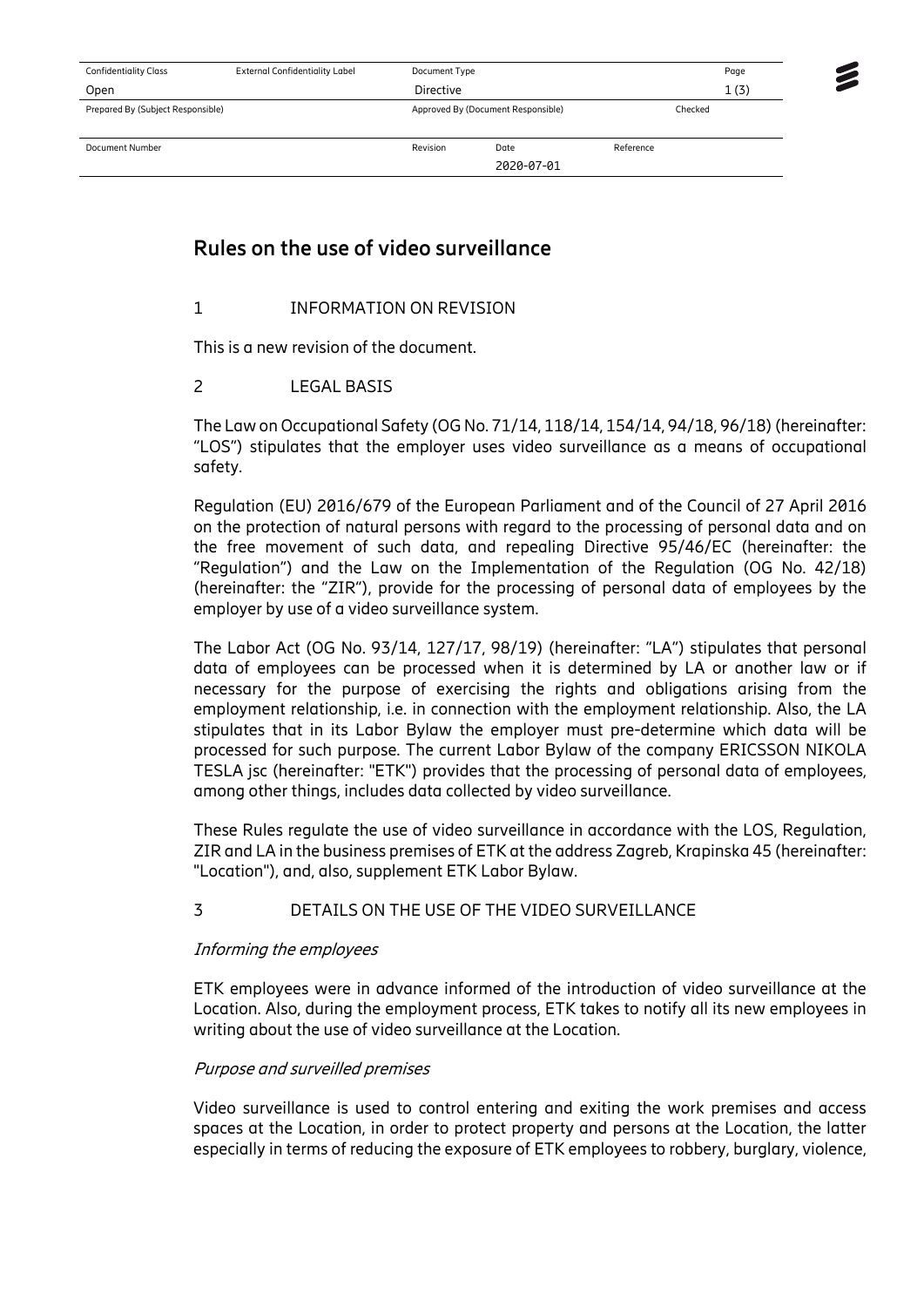| <b>Confidentiality Class</b>      | <b>External Confidentiality Label</b> | Document Type                      | Page       |           |  |
|-----------------------------------|---------------------------------------|------------------------------------|------------|-----------|--|
| Open                              |                                       | Directive                          |            | 2(3)      |  |
| Prepared By (Subject Responsible) |                                       | Approved By (Document Responsible) |            | Checked   |  |
| Document Number                   |                                       | Revision                           | Date       | Reference |  |
|                                   |                                       |                                    | 2020-07-01 |           |  |

theft and similar events at work or work-related situations. Video surveillance does not include public areas or rooms for rest, personal hygiene and changing.

#### Data protection impact assessment

With regard to the use of video surveillance, a data protection impact assessment has been carried out within the meaning of Article 35 of the Regulation.

#### Sign that the Location is under the video surveillance

Location entrances are equipped with signs that certain parts of the Location are under video surveillance. These signs are visible before entering the recording perimeter.

Signs, also, contain all relevant information in accordance with the Article 13 of the Regulation, in particular simple and easy-to-understand picture with the text providing the data subjects with the following information:

- that the premises are under video surveillance;
- information on ETK as the controller; and
- contact details of the ETK Data Protection Officer by which the data subjects can exercise their rights under the Regulation and ZIR.

#### The right to access data collected by video surveillance

The right to access personal data collected by video surveillance is granted only to authorized ETK employees assigned to organizational unit ETK/R (General Services), as well as authorized employees of the supplier to whom performing of certain tasks related to video surveillance on behalf of ETK is entrusted under the contract. All persons having access to data collected by video surveillance shall process and protect such data in a secure manner, keeping it confidential.

These persons shall use the recordings from the video surveillance system only in accordance with the above-mentioned purposes.

The video surveillance system is protected from unauthorized access.

An automated record system has been established to record access to video surveillance recordings, which contains the time and place of access, as well as the identification of persons who have accessed data collected by video surveillance.

Recordings obtained by video surveillance shall be kept for a maximum of six months, unless the law prescribes a longer retention period or if they are evidence in court, administrative, arbitration or other equivalent proceedings